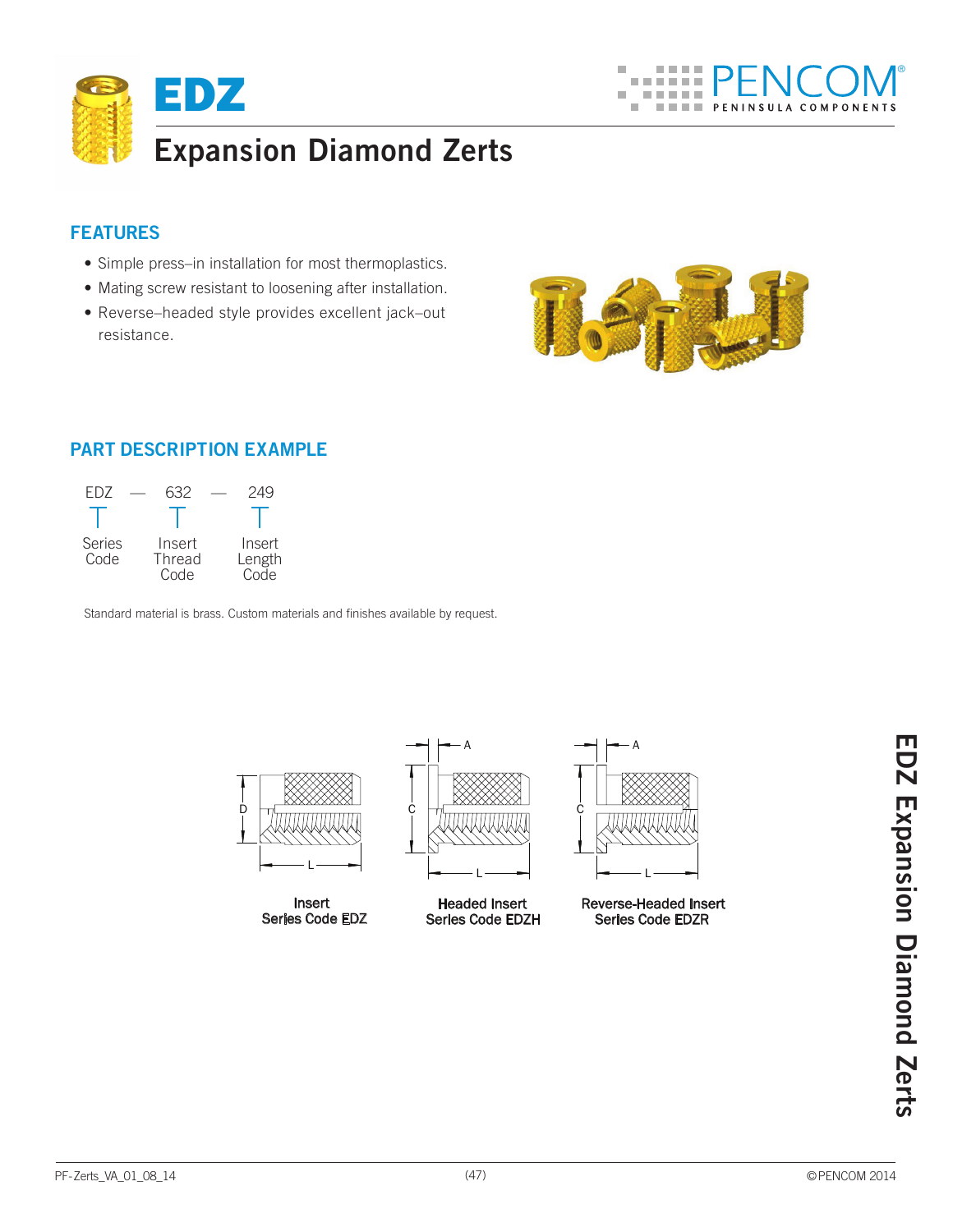## **GENERAL**

|          |                         | <b>Boss</b>                     |                                       |                                       |                               |                                         |                                |
|----------|-------------------------|---------------------------------|---------------------------------------|---------------------------------------|-------------------------------|-----------------------------------------|--------------------------------|
|          | Insert<br><b>Thread</b> | Insert<br><b>Thread</b><br>Code | B<br>Hole Dia.<br>$+.004$<br>$-0.000$ | W<br>Wall<br><b>Thickness</b><br>Min. | A<br>Head<br><b>Thickness</b> | $\mathsf{C}$<br>Head<br><b>Diameter</b> | D<br>Insert<br><b>Diameter</b> |
|          | $2 - 56$                | 256                             | .126                                  | .094                                  | .017                          | .187                                    | .124                           |
|          | $4 - 40$                | 440                             | .157                                  | .126                                  | .020                          | .218                                    | .156                           |
| HON<br>N | $6 - 32$                | 632                             | .189                                  | .142                                  | .026                          | .250                                    | .186                           |
|          | $8 - 32$                | 832                             | .220                                  | .157                                  | .032                          | .281                                    | .217                           |
|          | $10 - 24$               | 1024                            | .252                                  | .189                                  | .039                          | .312                                    | .249                           |
|          | 10-32                   | 1032                            | .252                                  | .189                                  | .039                          | .312                                    | .249                           |
|          | $1/4 - 20$              | 2520                            | .315                                  | .236                                  | .049                          | .375                                    | .311                           |
|          | $1/4 - 28$              | 2528                            | .315                                  | .236                                  | .049                          | .375                                    | .311                           |
|          | $5/16-18$               | 3118                            | .378                                  | .276                                  | .049                          | .437                                    | .374                           |
|          | 5/16-24                 | 3124                            | .378                                  | .276                                  | .049                          | .437                                    | .374                           |

(1) All dimensions are in inches and reference unless toleranced.

|                                                                        | <b>Boss</b>             |                          |                                      |                                       |                               |                                         |                                |
|------------------------------------------------------------------------|-------------------------|--------------------------|--------------------------------------|---------------------------------------|-------------------------------|-----------------------------------------|--------------------------------|
|                                                                        | Insert<br><b>Thread</b> | Insert<br>Thread<br>Code | B<br>Hole Dia.<br>$+0.10$<br>$-0.00$ | W<br>Wall<br><b>Thickness</b><br>Min. | A<br>Head<br><b>Thickness</b> | $\mathsf{C}$<br>Head<br><b>Diameter</b> | D<br>Insert<br><b>Diameter</b> |
|                                                                        | $M2 \times 0.4$         | M <sub>2</sub>           | 3.20                                 | 2.40                                  | 0.43                          | 4.80                                    | 3.20                           |
| <b>METRIC</b>                                                          | M2.5 x 0.45             | M <sub>2.5</sub>         | 4.00                                 | 3.20                                  | 0.51                          | 5.50                                    | 4.00                           |
|                                                                        | M3 x 0.5                | M <sup>3</sup>           | 4.00                                 | 3.20                                  | 0.51                          | 5.50                                    | 4.00                           |
|                                                                        | M3.5 x 0.6              | M3.5                     | 4.80                                 | 3.60                                  | 0.66                          | 6.40                                    | 4.70                           |
|                                                                        | $M4 \times 0.7$         | M <sub>4</sub>           | 5.60                                 | 4.00                                  | 0.82                          | 7.10                                    | 5.50                           |
|                                                                        | M5 x 0.8                | M5                       | 6.40                                 | 4.80                                  | 0.99                          | 7.90                                    | 6.30                           |
|                                                                        | M6 x 1.0                | M <sub>6</sub>           | 8.00                                 | 6.00                                  | 1.25                          | 9.50                                    | 7.90                           |
|                                                                        | M8 x 1.25               | M8                       | 9.60                                 | 7.00                                  | 1.25                          | 11.10                                   | 9.50                           |
| (1) All dimensions are in millimeters and reference unless toleranced. |                         |                          |                                      |                                       |                               |                                         |                                |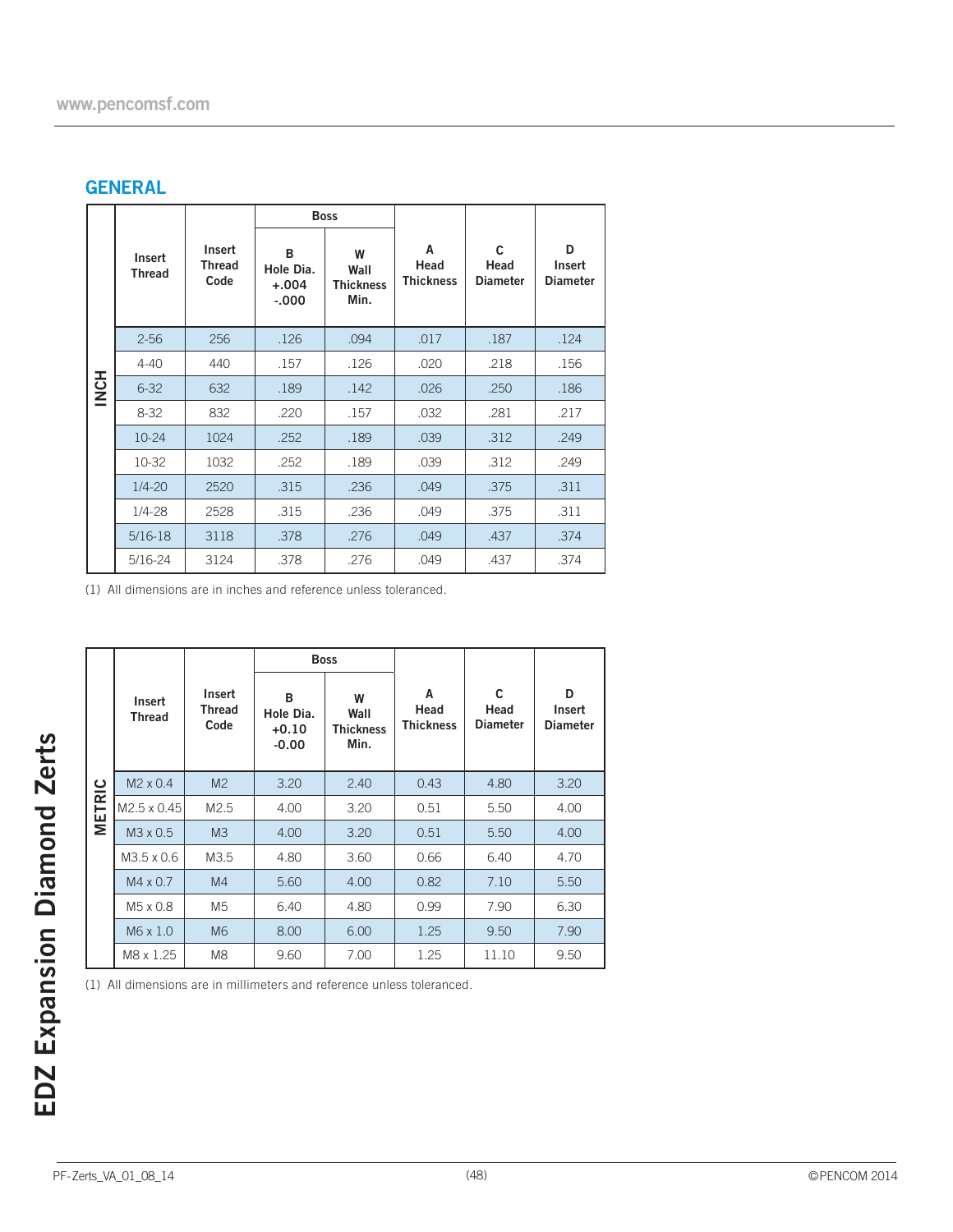#### $\overline{\phantom{a}}$ 医胃下腺 ®*BARBAR*  $\overline{\phantom{a}}$  $\mathcal{A} = \mathcal{A} + \mathcal{A} + \mathcal{A}$  $\mathbb{R}^n$ **THE PENINSULA COMPONENTS**

# **INSERT LENGTH**

|             | Insert<br><b>Thread</b> | ı.<br>Insert<br>Length | Insert<br>Length<br>Code |  |
|-------------|-------------------------|------------------------|--------------------------|--|
|             | $2 - 56$                | .155 <sup>2</sup>      | 155                      |  |
|             | $4 - 40$                | .138                   | 138                      |  |
|             |                         | .186 <sup>2</sup>      | 186                      |  |
|             | $6 - 32$                | .138                   | 138                      |  |
| <b>INCH</b> |                         | 2492                   | 249                      |  |
|             | $8 - 32$                | .197                   | 197                      |  |
|             |                         | .312 <sup>2</sup>      | 312                      |  |
|             | $10 - 24$               | .236                   | 236                      |  |
|             | 10-32                   | .371 <sup>2</sup>      | 371                      |  |
|             | $1/4 - 20$              | .374                   | 374                      |  |
|             | $1/4 - 28$              | .497 <sup>2</sup>      | 497                      |  |
|             | $5/16-18$               | .374                   | 374                      |  |
|             | $5/16 - 24$             | .4972                  | 497                      |  |

(1) All dimensions are in inches and reference unless toleranced.

(2) Preferred length.

(3) Custom insert lengths available by request.

|               | Insert<br><b>Thread</b> | L.<br>Insert<br>Length | Insert<br>Length<br>Code |  |
|---------------|-------------------------|------------------------|--------------------------|--|
|               | $M2 \times 0.4$         | 3.90 <sup>2</sup>      | 3.90                     |  |
|               | M2.5 x 0.45             | 4.70 <sup>2</sup>      | 4.70                     |  |
|               | M3 x 0.5                | 3.50                   | 3.50                     |  |
| <b>METRIC</b> |                         | 4.70 <sup>2</sup>      | 4.70                     |  |
|               | M3.5 x 0.6              | 3.50                   | 3.50                     |  |
|               |                         | 6.30 <sup>2</sup>      | 6.30                     |  |
|               | $M4 \times 07$          | 5.00                   | 5.00                     |  |
|               |                         | 7.90 <sup>2</sup>      | 7.90                     |  |
|               |                         | 6.00                   | 6.00                     |  |
|               | M5 x 0.8                | 9.40 <sup>2</sup>      | 940                      |  |
|               |                         | 9.50                   | 9.50                     |  |
|               | M6 x 1.0                | 12.60 <sup>2</sup>     | 12.60                    |  |
|               | M8 x 1.25               | 9.50                   | 9.50                     |  |
|               |                         | 12.60 <sup>2</sup>     | 12.60                    |  |

(1) All dimensions are in millimeters and reference unless toleranced.

(2) Preferred length. Custom insert lengths available by request.

(3) Custom insert lengths available by request.